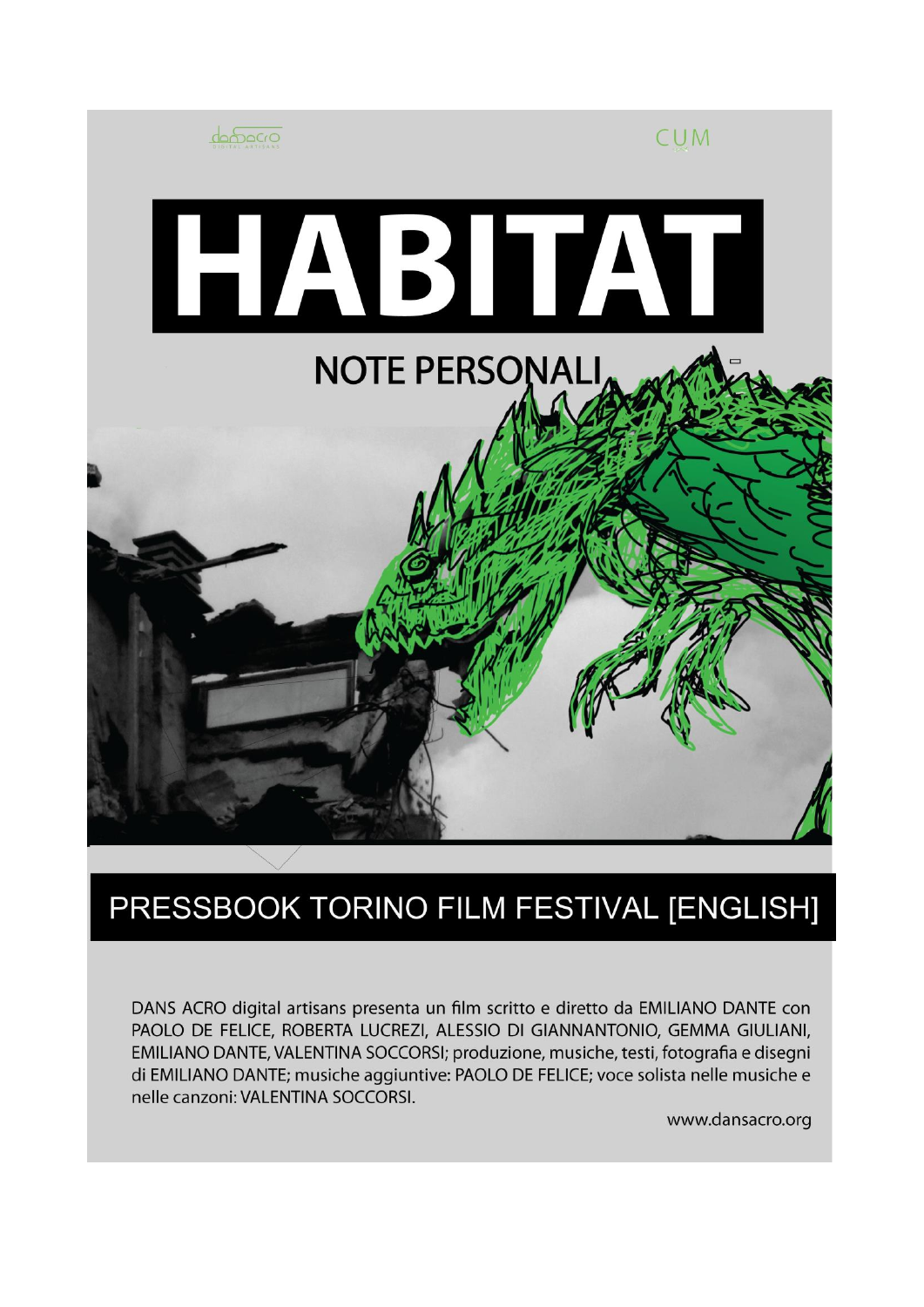# HABITAT - NOTE PERSONALI

## **TECHNICAL DATAS:**

ORIGINAL TITLE: HABITAT – NOTE PERSONALI

ENGLISH TITLE: HABITAT – PERSONAL NOTES

LENGTH: 55'

GENRE: DOCUMENTARY

COLOR: BN AND COLOR

COUNTRY: ITALY

SHOOTING FORMAT: FULL HD

SCREENING FORMAT: FULL HD

/PRODUCTION: DANS ACRO DIGITAL ARTISANS,

C.U.M. CONSORZIO UMANO MULTIMEDIALE

CONTACTSI:

[segreteria@dansacro.org](mailto:segreteria@dansacro.org)

+39 3331434607

www.dansacro.org

#### **CREW:**

DIRECTOR: EMILIANO DANTE

PRODUCER: EMILIANO DANTE

EXECUTIVE PRODUCER: VALENTINA SOCCORSI

SCREENPLAY: EMILIANO DANTE

CINEMATOGRAPHY: EMILIANO DANTE

MUSIC: EMILIANO DANTE

DISEGNI E ANIMAZIONE/ DRAWINGS AND ANIMATION: EMILIANO DANTE

MONTAGGIO/EDITING: EMILIANO DANTE

ADDITIONAL CAMERAMEN: PAOLO DE FELICE, VALENTINA SOCCORSI

## **CAST (as themselves):**

ALESSIO DI GIANNANTONIO, PAOLO DE FELICE, EMILIANO DANTE, GEMMA GIULIANI, ROBERTA LUCREZI, VALENTINA SOCCORSI (+ ANTONIO SFORNA, SABRINA BOLOGNA, ANTONELLO CICCOZZI, SUOR OLIVA LOMBARDI, UMBERTO DANTE, ODOARDO TOMASSI, GIULIA TOMASSI).